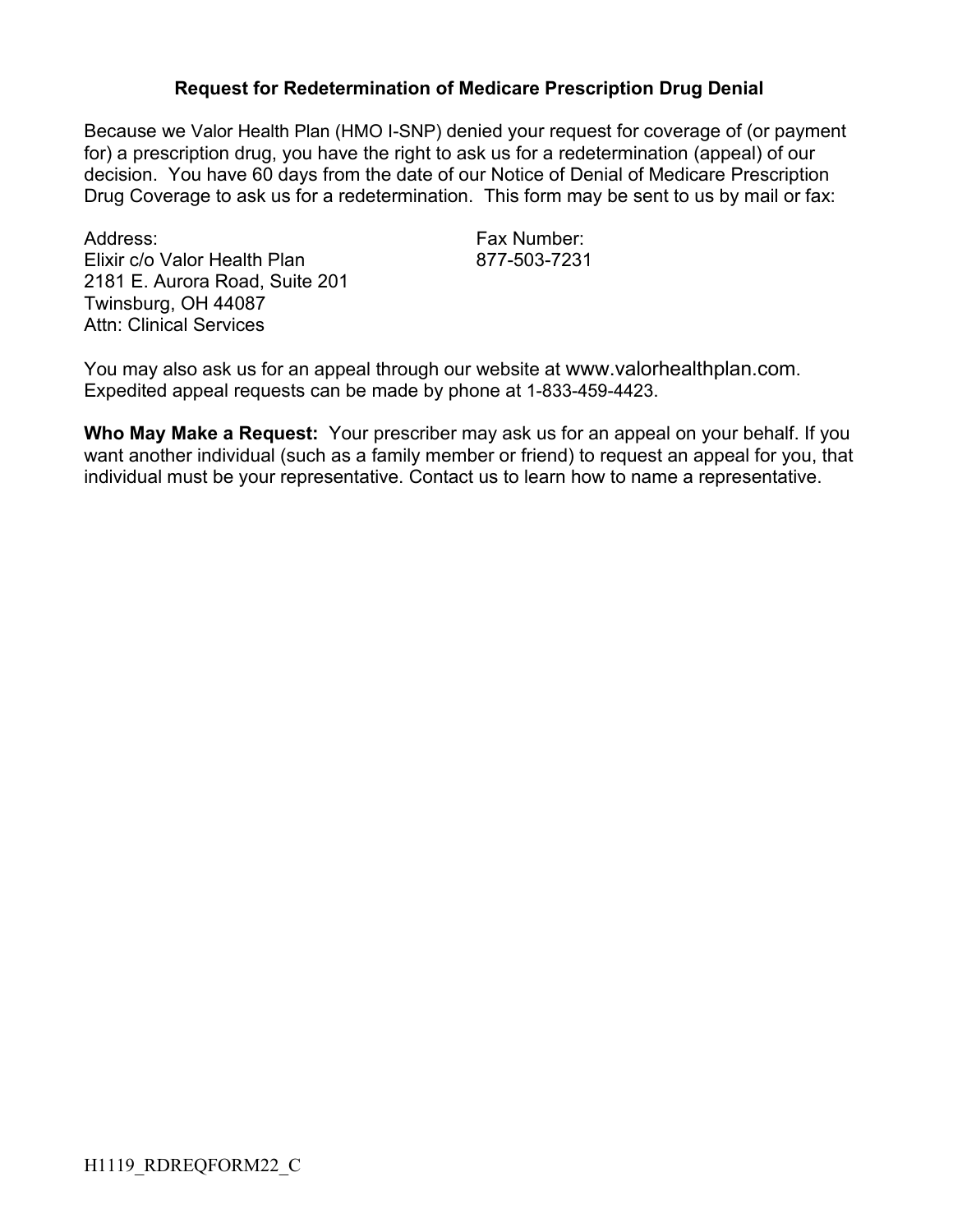| <b>Enrollee's Information</b>                                                                                                                                                                                                                                                                                            |  |                                                     |  |  |
|--------------------------------------------------------------------------------------------------------------------------------------------------------------------------------------------------------------------------------------------------------------------------------------------------------------------------|--|-----------------------------------------------------|--|--|
|                                                                                                                                                                                                                                                                                                                          |  |                                                     |  |  |
|                                                                                                                                                                                                                                                                                                                          |  |                                                     |  |  |
|                                                                                                                                                                                                                                                                                                                          |  |                                                     |  |  |
|                                                                                                                                                                                                                                                                                                                          |  |                                                     |  |  |
| Enrollee's Member ID Number _______________________                                                                                                                                                                                                                                                                      |  |                                                     |  |  |
| Complete the following section ONLY if the person making this request is not the<br>enrollee:                                                                                                                                                                                                                            |  |                                                     |  |  |
|                                                                                                                                                                                                                                                                                                                          |  |                                                     |  |  |
|                                                                                                                                                                                                                                                                                                                          |  |                                                     |  |  |
|                                                                                                                                                                                                                                                                                                                          |  |                                                     |  |  |
|                                                                                                                                                                                                                                                                                                                          |  |                                                     |  |  |
|                                                                                                                                                                                                                                                                                                                          |  |                                                     |  |  |
| Representation documentation for appeal requests made by someone other than<br>enrollee or the enrollee's prescriber:                                                                                                                                                                                                    |  |                                                     |  |  |
| Attach documentation showing the authority to represent the enrollee (a completed<br>Authorization of Representation Form CMS-1696 or a written equivalent) if it was not<br>submitted at the coverage determination level. For more information on appointing<br>a representative, contact your plan or 1-800-Medicare. |  |                                                     |  |  |
|                                                                                                                                                                                                                                                                                                                          |  |                                                     |  |  |
| Prescription drug you are requesting:                                                                                                                                                                                                                                                                                    |  |                                                     |  |  |
| Name of drug: __________________________Strength/quantity/dose: ________________                                                                                                                                                                                                                                         |  |                                                     |  |  |
| Have you purchased the drug pending appeal? $\Box$ Yes $\Box$ No                                                                                                                                                                                                                                                         |  |                                                     |  |  |
| If "Yes":                                                                                                                                                                                                                                                                                                                |  |                                                     |  |  |
| Name and telephone number of pharmacy:                                                                                                                                                                                                                                                                                   |  | <u> 1989 - Andrea Station, amerikansk politik (</u> |  |  |